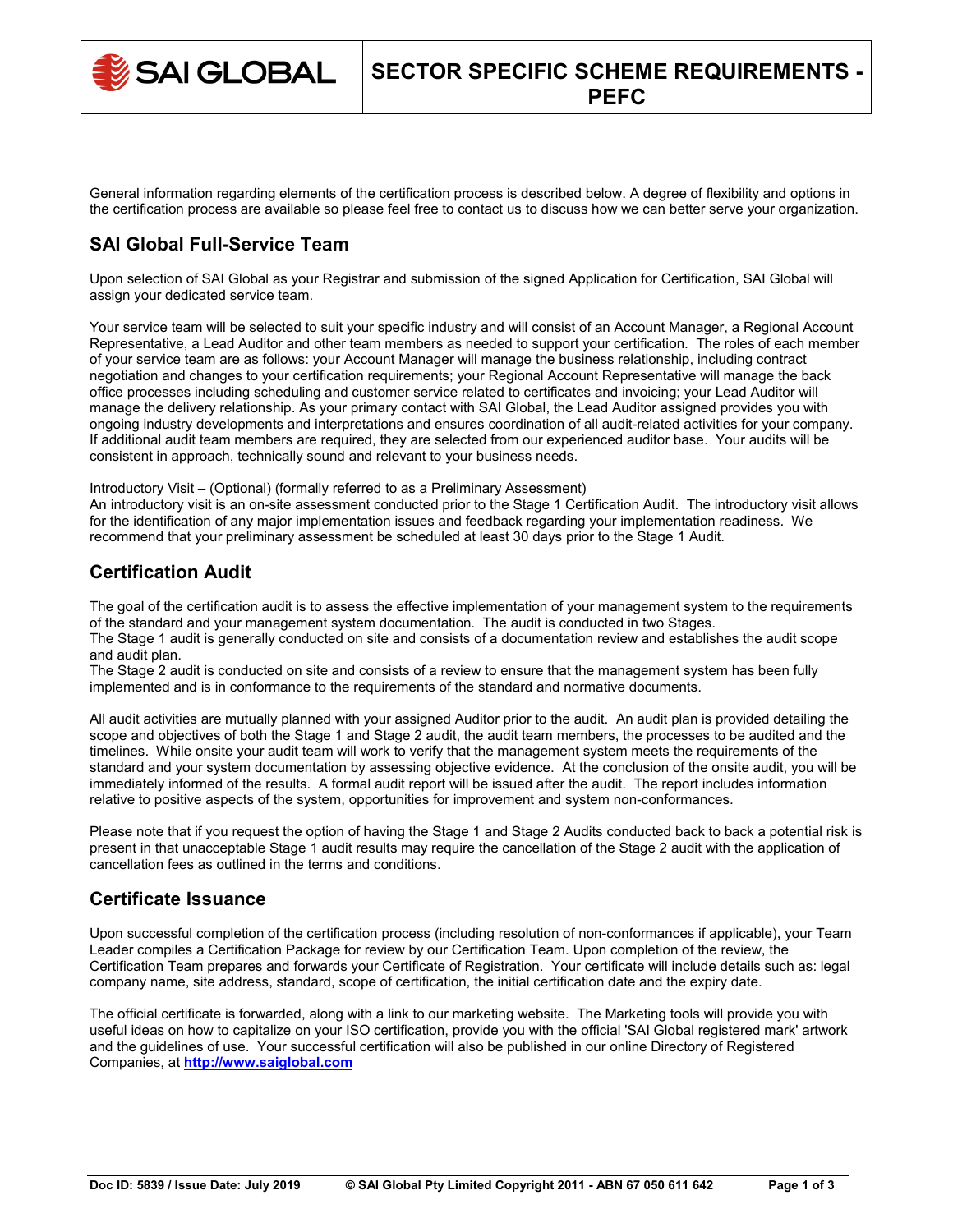

## **Surveillance Audits**

Surveillance audits are periodic audits of your management system. The purpose of surveillance audits is to ensure the management system is being maintained during the effective period of certification. To provide you with as much flexibility as possible, SAI Global offers two surveillance frequency options: Annual and Semi-annual.

- Semi-Annual audits are conducted every six months. This option offers more frequent interaction with your audit team, to ensure your management system is working efficiently and to facilitate the rate of continuous improvement.
- Annual audits are conducted every twelve months, as a minimum.

# **Re-certification audit**

Re-certification Audits are scheduled before 5-year mark, usually 3 months before the certificate expiry date. The purpose is to ensure:

- The effectiveness of the management system in its entirety in the light of internal and external changes and its continued relevance and applicability to the scope of the Certification
- Client demonstrated commitment to maintain the effectiveness and improvement of the management system in order to enhance overall performance.
- Whether the operation of the certified management system contributes to the achievement of the organization's policy and objectives

# **Annual fees**

### **PEFC Notification Fee for PEFC Chain of Custody In USA**

The PEFC Notification Fee will be collected by SAI Global annually after each audit and remitted to PEFC US accordingly.

Any organization that does not pay the PEFC Notification Fee will not have their certificate posted on the PEFC procurement database and as such will not be recognized as being endorsed by PEFC and thus their wood based certified raw material will not be recognized as being "PEFC certified". In addition their certificate will not carry the PEFC logo.

### **PEFC Notification Fee for PEFC Chain of Custody in Canada**

Since 2014 PEFC Canada invoices organizations directly with a PEFC COC certificate and Non CSA SFM User Group Members with a CSA Z809 certificate for the notification fees rather than having the CBs invoice their clients on their behalf.

#### However, there is an exception:

A Company that is an SFI Program Participants with SFI Forest Management and/or Fiber Sourcing certificate(s) in Canada with PEFC COC certificates in Canada will also be required to pay PEFC notification fees for PEFC US.

### **Other countries with a recognized PEFC National Governing Body**

The PEFC Notification Fee will be collected by SAI Global annually after each audit and remitted to PEFC National Governing Body in the country.

### **Other countries without a recognized PEFC National Governing Body**

The PEFC Notification Fee will be collected by SAI Global annually after each audit and remitted to PEFC International